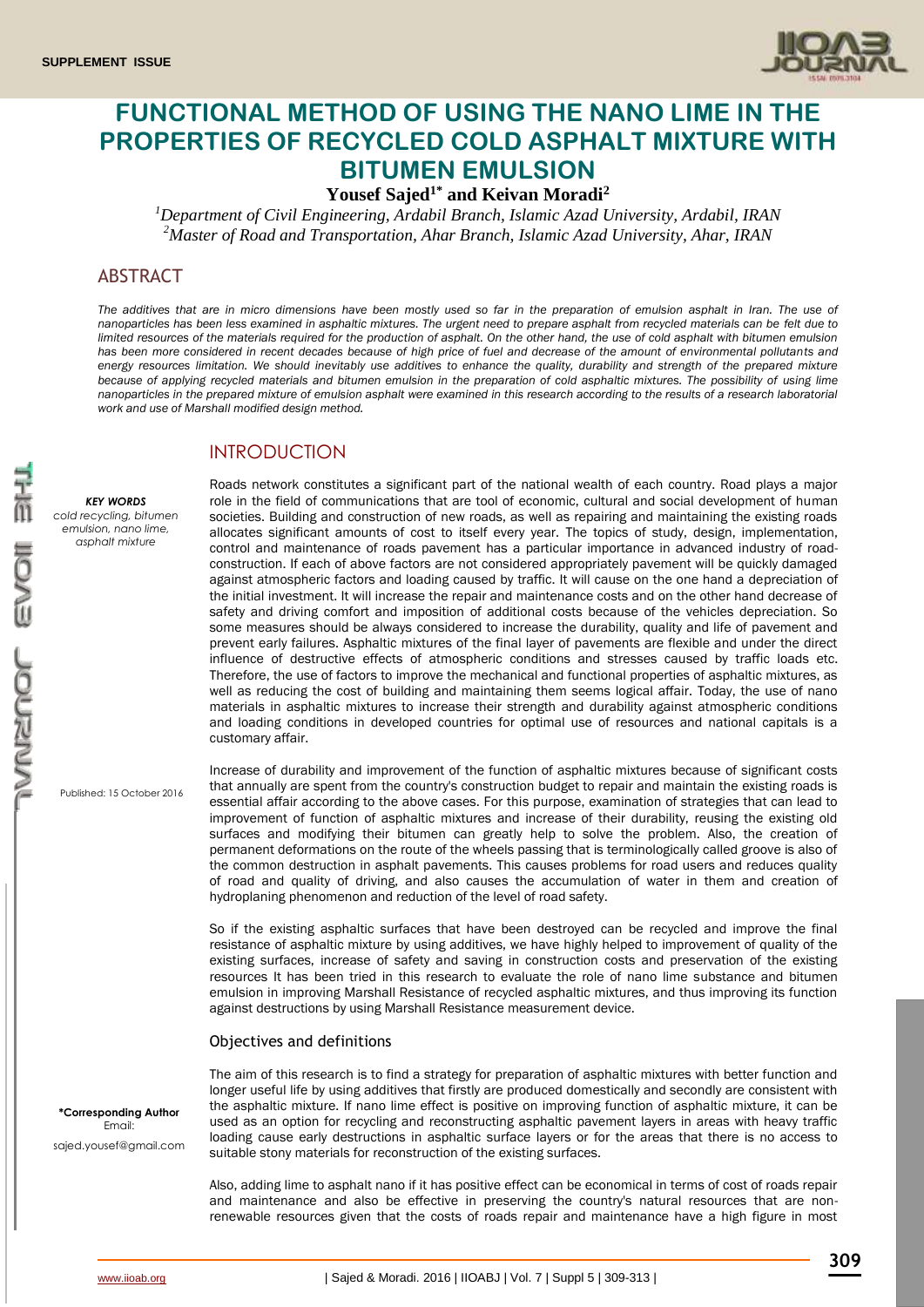

countries. The main objective of this research is to evaluate the effect of two independent variables: bitumen emulsion and nano lime on the function of the dependent variables of recycled cold asphalt mixtures.

#### Bitumen emulsion

Bitumen emulsion is obtained by mixing bitumen and water with an emulsifier substance. Bitumen is floating in the water in this mixture with dimensions of 1 to 10 microns. Water constitutes the continuous phase and bitumen constitutes the suspended and discontinuous phase of this mixture. Bitumen emulsifiers create an electric charge (positive or negative) in the surface of bitumen particles. The repulsive force resulting from namesake charge prevents interconnection of bitumen particles in bitumen emulsion.

The amount of bitumen in bitumen emulsions is from 55 to 65%; amount of water from 35 to 45%, and bitumen emulsifiers constitutes maximum 0.7% of bitumen emulsion weight. Bitumen emulsions can be used for the preparation of a variety of hot and cold factory asphalt and / or mixture in place, superficial asphalt, bituminous coatings, crack filling and sealing asphaltic surfaces, soil and sand stabilization, dusting, etc.

It does not usually need to heat bitumen emulsions for using them, so they are superior to other types of bitumen in terms of economy and safety. Bitumen emulsions mixing with wet aggregates and / or spreading bitumen emulsion on wet sandy and / or asphaltic bottom of road does not have a negative effect on bitumen emulsions' function. Bitumen emulsions are considered the best and most economical alternative for dissolved bitumen environmentally and economically, because:

\* Energy consumption for heating them is far less than the dissolved bitumen.

\* Only water evaporates in bitumen emulsions instead of evaporation and sublimation of petroleum solvents existing in dissolved bitumen and their dissemination in the environment that cause severe pollution.

\* Cost about 20 to 50% weight of petroleum solvents existing in dissolved bitumen is far greater than the cost of emulsifier substance in bitumen emulsions in the current situation of energy crisis.

Bitumen emulsions are divided into two main groups and other sub-groups as follows according to the particles created in the surface of bitumen floating particles:

The bitumen particles' surface is negatively charged by using emulsifiers of organic acids' alkaline salts type. These bitumen emulsions are called anionic. They are divided into four types of fast setting, rapid setting, medium setting, and slow setting as following [Table 1] that each has subdivisions:

| <b>Rapid setting (RS)</b> | <b>Medium setting (MS)</b> | Slow setting (SS) |
|---------------------------|----------------------------|-------------------|
| <b>RS-1</b>               | $MS-1$                     | $SS-1$            |
| $RS-2$                    | $MS-2$                     | $SS-1h$           |
| HFRS-2                    | $MS-2h$                    |                   |
|                           | HFMS-1                     |                   |
|                           | HFMS-2                     |                   |
|                           | HFMS-2h                    |                   |
|                           | HFMS-2s                    |                   |

**Table 1:** Subgroups of anionic bituminous emulsions

The above suffixes and prefixes have the following meanings:

(A) HF prefix represents the bituminous coating with greater thickness on aggregates.

(B) Suffixes 1 and 2 represent the percentage of less and more pure bitumen in bitumen emulsions, respectively.

(C) H suffix represents the use of harder pure bitumen (less penetration grade) in bitumen emulsions.

(D) S suffix in HFMS-2s medium setting bitumen emulsion is the indication of diluted pure bitumen with a minimum penetration grade of 200 in bitumen emulsion.

# MATERIALS AND METHODS

Marshall modified method is used according to ASTM-D1559 or AASHTO T245 that is different from hot asphalt design method for cold recycling asphalt plan with bitumen emulsion. The scope of using this guideline is limited to the mixtures that bitumen emulsion or rejuvenating emulsions conforming to ASTM-D5505 specifications, RAP materials (Reclaimed Asphalt Pavement) and, if necessary, new stony materials are used for preparing them.

The amount of emulsion used in this method ranges usually from 1% to 2% and rejuvenating emulsions from 0.5% to 1.25% compared to bituminous mixture weight. The greater values are for the mixtures that the percentage of its crushed stony materials is high and the amount of bitumen existing in it is less. The low percentages are used for the mixtures with high amount of fine grain and round-corner.

The rejuvenating emulsions are not used while the percentage of bitumen emulsion should be increased when new stony materials are added to RAP.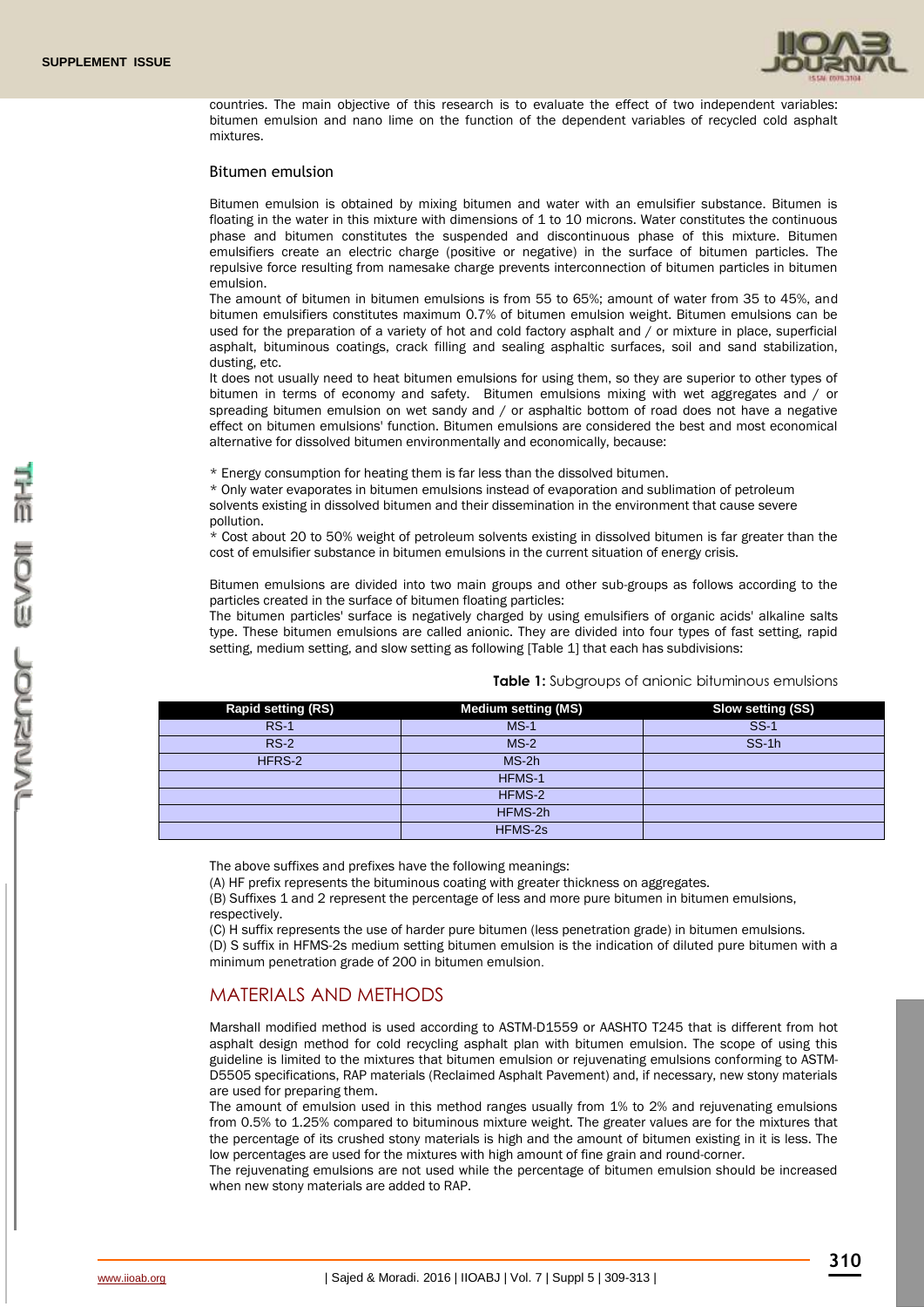

## Marshall Test

(A) Samples are placed in an electric furnace and with temperature heat test of 25 degrees for 2 hours. Avoid placing the samples in bath water.

(B) Marshall resistance of the samples is measured according to the relevant clauses in ASTM-D1559 and / or AASHTO T245.

(C) Maximum weight specific for recycling mixture designed by using AASHTO-T209 method is measured for each of the percentages of bitumen emulsions and / or rejuvenating emulsion and / or ASTM-D2041 and the samples' empty space is calculated.

(D) Four series with three samples, each series with a total amount of water of 2, 2.5, 3, 3.5, 4% follow as equal calculation in row (C) of sub clause (3-4-4) are prepared in optimum bitumen percentage. Then the empty space is calculated follow as the above row (C). Thereby optimum water percentage is obtained in optimum bitumen percentage.

(E) Sensitivity test of the designed mixture against moisture in optimum bitumen and optimum mix water is performed according to AASHTO-T283 method. Ratio of saturation resistance to dry resistance is calculated.

### Stony materials and bitumen emulsion tests used in research

The used tests of gradation, technical specifications, percentage of bitumen and bitumen emulsion that are needed for designing recycled asphaltic mixture were performed on bit-asphalt samples obtained from milling machine as well as MS1 medium setting anionic bitumen emulsion.

### Tests conducted on RAP materials include

- Sand Equivalent Test was conducted by using standard AASHTO- T176. The result of this test was obtained 70%.

- Determination of fracture percentage was done by considering at least two broken aspects of grains remained on sieve of  $\frac{3}{8}$  inch. The used RAP materials had fracture of 76%.

- Los Angeles abrasion test was conducted in 500 rounds according to ISO AASHTO- T96 to determine estimation of aggregates' resistance against abrasion. The level of grains' abrasion in 500 rounds is 31%.

- Materials water absorption test was conducted in AASHTO-T104 method. The amount of water absorption of materials was obtained 2.15%.

- Weight loss test with sodium sulfate in 5 cycles that its amount was obtained 3.4% for the used materials.

- It was specified that these material do not have plastic properties to determine the plasticity indication of the used materials according to standard AASHTO-T89 and AASHTO-T90.

# RESULTS AND DISCUSSION

Results of the tests conducted on RAP materials have been summarized in the following [Table 2].

#### **Table 2:** Test results of technical specifications of lathed asphalt

| Test                                                | <b>Specifications-</b><br>Percentage | <b>Results obtained from lathed asphalt</b> |
|-----------------------------------------------------|--------------------------------------|---------------------------------------------|
| Sand Equivalent                                     | Minimum 35                           | 70%                                         |
| Abrasion with Los-<br>Angeles test in 500<br>rounds | Maximum 40                           | 31%                                         |
| Fracture                                            | Minimum 50                           | 76%                                         |
| Water absorption                                    | Maximum 3                            | 2.15%                                       |
| Weight loss with sodium<br>sulfate in 5 cycles      | Maximum 12                           | 3.4%                                        |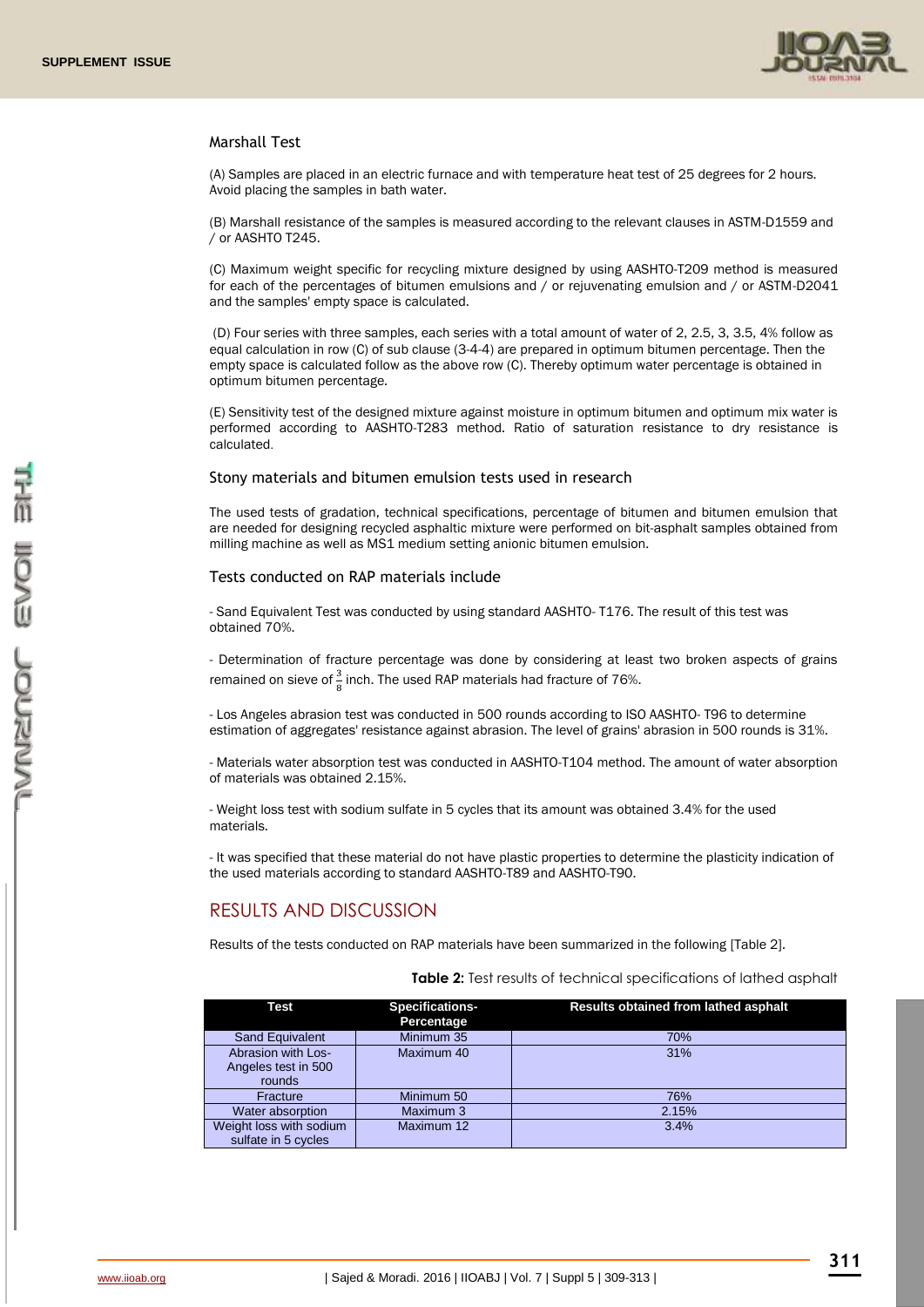

RAP materials gradation was done by using AASHTO-T27 after washing. Its results are as the following [Table 3].

### **Table 3:** Results of lathed asphalt gradation test

| <b>Sieves</b>     | <b>Bit-asphalt materials</b> | Allowed tolerance according to Table (3-4) |
|-------------------|------------------------------|--------------------------------------------|
|                   |                              |                                            |
| 38 mm             | 100                          | 100                                        |
| $25 \, \text{mm}$ | 100                          |                                            |
| $19 \, \text{mm}$ | 97.5                         |                                            |
| $12.5$ mm         | 96                           |                                            |
| $9.5$ mm          | 92.6                         |                                            |
| 4.75 mm           | 81.5                         | $25 - 85$                                  |
| 2.36 mm           | 54.5                         |                                            |
| $1.18$ mm         | 36.3                         |                                            |
| $0.3$ mm          | 15.5                         |                                            |
| $0.15$ mm         | 12                           |                                            |
| $0.075$ mm        |                              | $3 - 15$                                   |

### **Table 4:** Test results of bitumen extracted from lathed asphalt

| Test                                         | Implementation<br>method | <b>RESULTS</b> |
|----------------------------------------------|--------------------------|----------------|
| Penetration grade bitumen at 25 ° C (0.1 mm) | AASHTO T 49              | 10             |
| Softening point (C)                          | AASHTO T 53              |                |
| Bitumen viscosity (cm Stax)                  | AASHTO T 201             | 75             |

**Table 5:** Test results of MS1 medium setting anionic bitumen sample

|                                                                        | Test                                                   | <b>Standard</b>       | <b>Results</b>  |
|------------------------------------------------------------------------|--------------------------------------------------------|-----------------------|-----------------|
| Bitumen remained from distillation (percentage)                        |                                                        | ASTM D6697            | 72.3            |
| Gradation Test (percentage)                                            |                                                        | ASTM D6933            | 0.07            |
| Coating capability of dry stony materials (visual description)         |                                                        | <b>ASTM D244</b>      | Average         |
| Coating durability of dry stony materials coated against water (visual |                                                        | <b>ASTM D244</b>      | Average         |
| description)                                                           |                                                        |                       |                 |
| Coating capability of wet stony materials (visual description)         |                                                        | <b>ASTM D244</b>      | Average         |
| Coating durability of wet stony materials coated against water (visual |                                                        | <b>ASTM D244</b>      | Average         |
| description)                                                           |                                                        |                       |                 |
| Molecular charge determination test                                    |                                                        | <b>ASTM D244</b>      | <b>Negative</b> |
| Stability against sedimentation at 24 hours (percentage)               |                                                        | ASTM D6930            | 1.6             |
| Viscosity test at 50 °C (second)                                       |                                                        | <b>ASTM D244</b>      | 265             |
| Test on bitumen                                                        | Bitumen insoluble materials determination test         | <b>ASTM D2042</b>     | 99.9            |
| remained from                                                          | (solubility) (percentage)                              |                       |                 |
| distillation                                                           | Bitumen ductility determination test (plasticity) (cm) | ASTM D <sub>133</sub> | 20<             |
|                                                                        | Bitumen penetration grade determination test (0.1)     | <b>ASTM D5</b>        | 91              |
|                                                                        | mm)                                                    |                       |                 |

In this research, the plan of recycled cold asphalt mixture was extracted with emulsion bitumen. Asphaltic samples with different percentages of additives were made and tested according to the existing guidelines; so that the optimum percentages to be obtained for each additive including water, bitumen emulsion and nano lime. Since the type of the produced asphalt is cold and with bitumen emulsion, therefore, this type of pavement has low initial resistance and Marshall Resistance. So, the additives must be used inevitably to be able to provide Marshall Resistance of the produced asphalt. Therefore, the use of additives that can be effective in improving cold asphalt resistance is inevitable. Nano lime has been used in this research.

Medium setting was chosen because of the use of nano lime of anionic bitumen emulsion type and having enough time for proper mixing. Samples of 1150 g were prepared with bitumen emulsion of 2, 2.5, 3, 3.5 and 4 percentage and nano lime of 1, 2, and 3 percentages. 3 grinded samples and 1 non-grinded sample were prepared for each selected amount to determine the maximum special weight. The optimum bitumen emulsion percentage was determined based on Marshall Resistance in this method.

It can be also stated about theoretical maximum special weight of samples that theoretical maximum special weight of asphalt increases with the increase of bitumen emulsion percentage in cold asphalt mixture. The reason for this increase of special weight can be searched in more connection of fine grains with the coarse stony materials and mixture gradation becoming more connected.